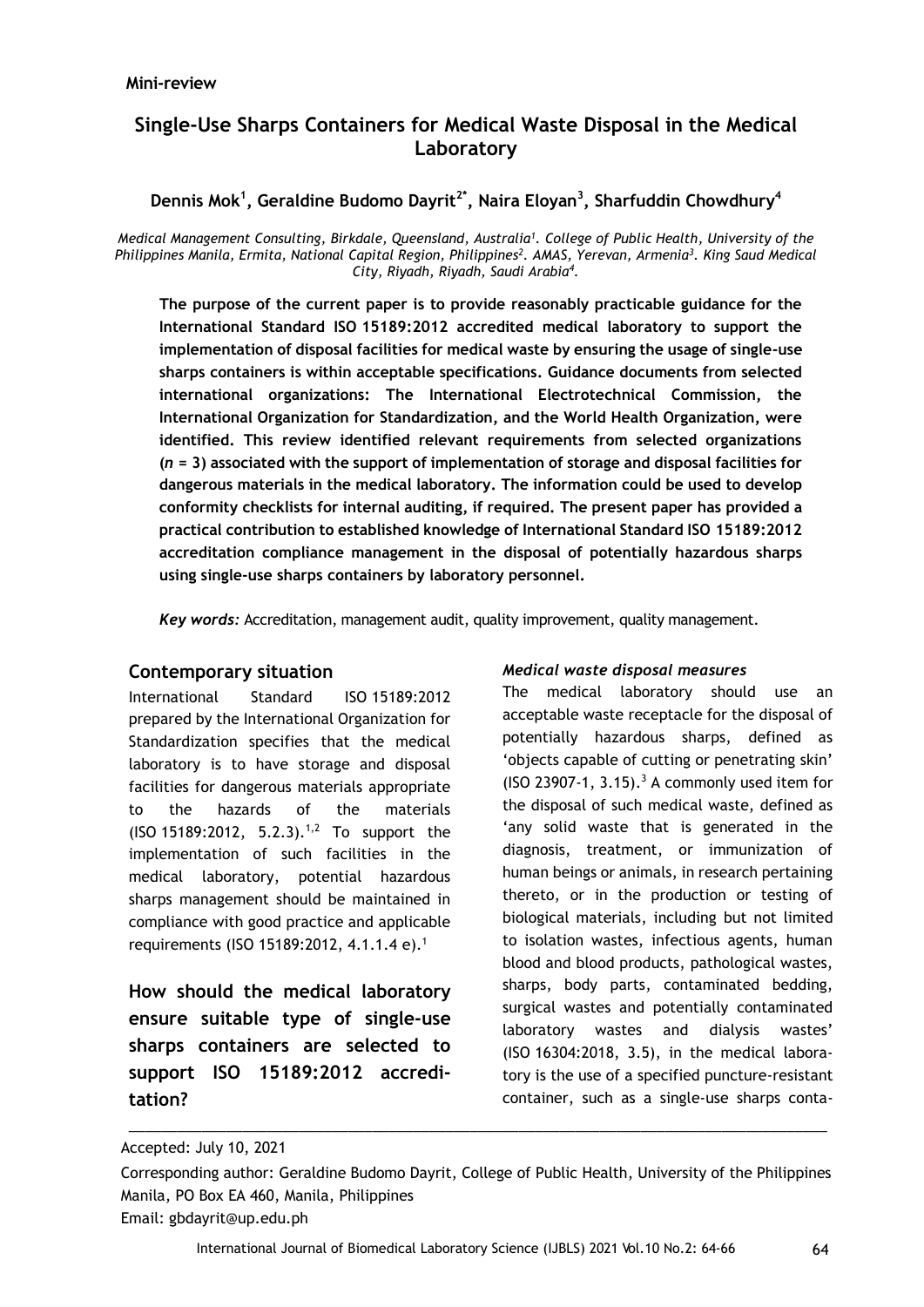iner, defined as a 'container designated by the manufacturer to be filled only once' (ISO 23907-1:2019, 3.17), to support the waste management implementation.<sup>3.4</sup>

### *Relevant good practice guidance*

Clauses 4 and 5 of ISO 15189:2012 do not provide any specified conformance requirements in relation to single-use sharps container physical specifications, it is good practice for the medical laboratory to establish relevant medical waste disposal practices that are in alignment with the following guidance documents from selected international organizations, such as the International Electrotechnical Commission, the International Organization for Standardization, and the World Health Organization.<sup>1,2</sup>

International Standard ISO 15190:2020 prepared by the International Organization for Standardization specifies that all sharp objects must be discarded directly in specified puncture-resistant containers (ISO 15190: 2020, 17.3 c) and the containers must be positioned within arm's reaching distance, below eye level and not be filled to more than two-thirds of the capacity (ISO 15190:2020, 14.8 d). $5$ 



**Figure 1.** The medical laboratory must ensure only single-use sharps containers that meet relevant marking and performance requirements are used for the disposal of potentially hazardous sharps.

International Standard ISO 23907-1:2019 prepared by the International Organization for Standardization specifies performance specifications (ISO 23907-1:2019, 4) and marking specifications (ISO 23907-1:2019, 6) for single-use sharps containers.<sup>3</sup> The medical

laboratory should ensure the single-use sharps containers are safe for laboratory personnel to use for medical waste disposal by non-technically inspecting the following selected specifications. First, the display of the fill line, defined as 'mark, indicator or feature on the container that represents the fill volume' (ISO 23907-1:2019, 3.3).<sup>3</sup> Second, the display of the word 'DANGER', defined as 'signal word used to indicate an imminently hazardous situation which, if not avoided, will result in death or serious injury' (ISO 3864-2:2016, 3.3), or the equivalent wording in the language of the country where the container is used.<sup>6</sup> Third, the display of the fill volume, defined as 'usable volume determined by the manufacturer and indicated by the fill line on the container' (ISO 23907-1:2019, 3.4).<sup>3</sup> Fourth, the display of the lot number. Finally, the display of a warning notice 'not filling above fill line and not forcing sharps into container'.<sup>3</sup>

Guide ISO/IEC Guide 37:2012 prepared by the International Organization for Standardization and the International Electrotechnical Commission specifies the information presentation format relating to instructions for use, defined as 'information provided by the supplier of a product to the user, containing all the necessary provisions to convey the actions to be performed for the safe and efficient use of the product' (ISO/IEC Guide 14:2018, 3.9) for reagents and consumables by containing information required by users to be able to minimize harm to people, property and the environment.<sup>7,8</sup> In particular, the medical laboratory should take note to storage requirements in normal use that may influence the effectiveness of usage of single-use sharps containers (ISO/IEC Guide 37:2012, 4.11).<sup>7</sup>

**Table 1. The biological risks symbol.** The symbol ISO 7000-0659 (2004-01) by the International Organization for Standardization is the graphical symbol for biological risks.



The World Health Organization has a segregation scheme for sharps disposal for